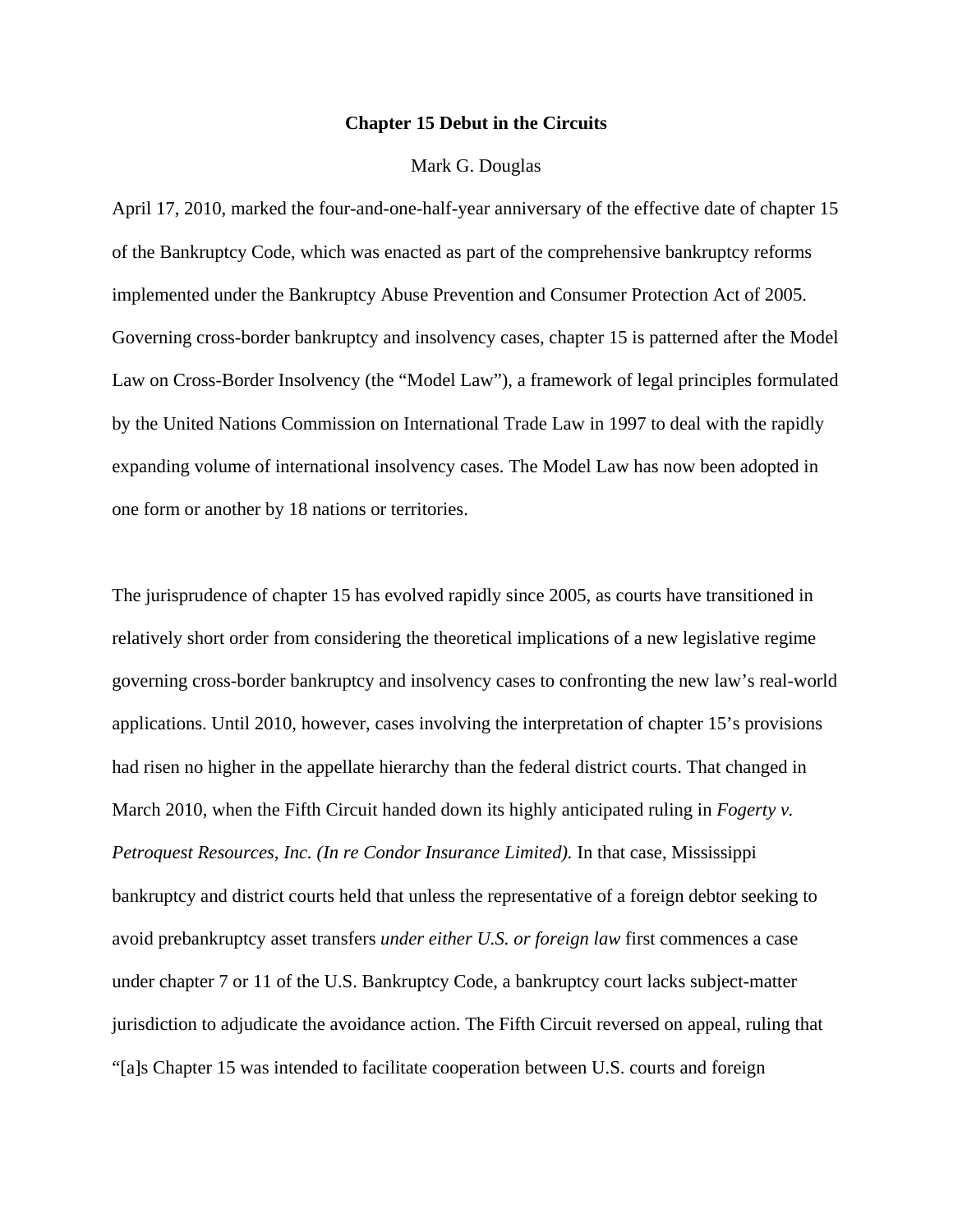bankruptcy proceedings, we read section  $1521(a)(7)$  in that light and hold that a court has authority to permit relief under foreign avoidance law under the section."

# **Procedures and Relief Under Chapter 15**

Under chapter 15, a duly accredited representative of a foreign debtor may file a petition in a U.S. bankruptcy court seeking "recognition" of a "foreign proceeding." "Foreign proceeding" is defined as:

a collective judicial or administrative proceeding in a foreign country, including an interim proceeding, under a law relating to insolvency or adjustment of debt in which proceeding the assets and affairs of the debtor are subject to control or supervision by a foreign court, for the purpose of reorganization or liquidation.

Because more than one bankruptcy or insolvency proceeding may be pending against the same foreign debtor in different countries, chapter 15 contemplates recognition in the U.S. of both a "main" proceeding—a case pending in the country that contains the debtor's "center of main interests"—and "nonmain" proceedings, which may have been commenced in countries where the debtor merely has an "establishment."

Upon recognition of a foreign "main" proceeding, certain provisions of the Bankruptcy Code automatically come into force, while others may be deployed in the bankruptcy court's discretion by way of "additional assistance" to the foreign representative. Among these are the automatic stay (or an equivalent injunction) preventing creditor collection efforts with respect to the debtor or its assets located in the U.S. (section 362, subject to certain enumerated exceptions); the right of any entity asserting an interest in the debtor's U.S. assets to "adequate protection" of that interest (section 361); the power to avoid unauthorized postrecognition asset transfers (section 549); and restrictions on the debtor's ability to use, sell, or lease its U.S. property outside the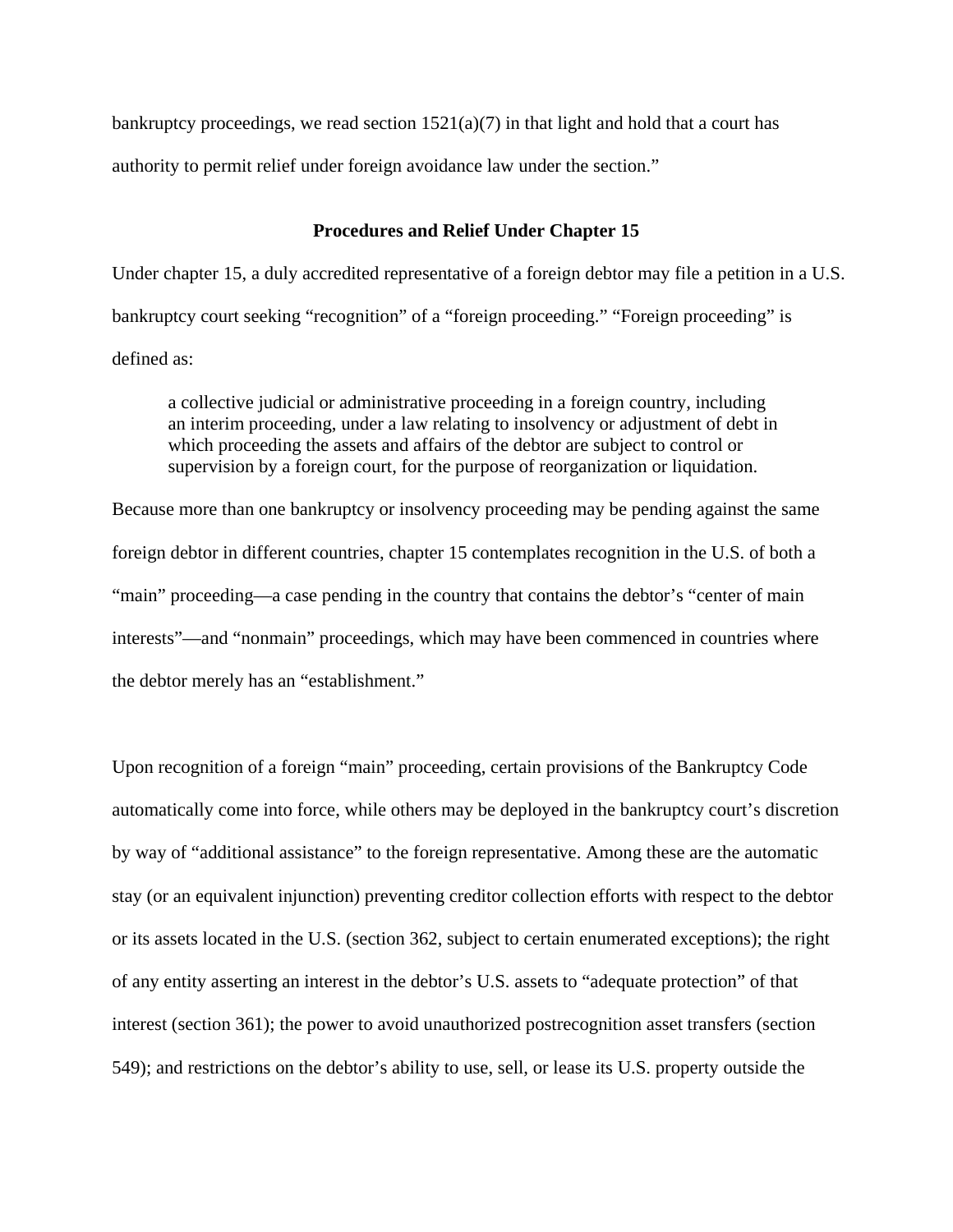ordinary course of its business (section 363). In contrast, if the foreign proceeding is recognized as a "nonmain" proceeding, then the bankruptcy court may, but is not required to, grant a broad range of provisional and other relief designed to preserve the foreign debtor's assets or otherwise provide assistance to a main proceeding pending elsewhere.

Once a foreign main proceeding has been recognized by the bankruptcy court, the foreign representative is authorized to operate the debtor's U.S. business in much the same way as a chapter 11 debtor in possession. He can also commence a full-fledged bankruptcy case under any other chapter of the Bankruptcy Code, so long as the foreign debtor is eligible to file for bankruptcy in the U.S. and the debtor has U.S. assets.

The foreign representative in a recognized chapter 15 case may intervene in any court proceeding in the U.S. in which the foreign debtor is a party, and it can sue and be sued in the U.S. on the foreign debtor's behalf. The representative is also conferred with some of the powers given to a bankruptcy trustee under the Bankruptcy Code, although those powers do not include the ability to invalidate most prebankruptcy preferential or fraudulent asset transfers or obligations, unless a case is pending with respect to the foreign debtor under another chapter of the Bankruptcy Code.

This limitation is spelled out in sections 1521 and 1523 of the Bankruptcy Code. Section 1521(a)(7) provides that upon recognition of a foreign proceeding, the court may grant "any appropriate relief," including "additional relief that may be available to a trustee, *except for relief available under sections 522, 544, 545, 547, 548, 550, and 724(a).*" Section 1523 authorizes the bankruptcy court to order relief necessary to avoid acts that are "detrimental to creditors,"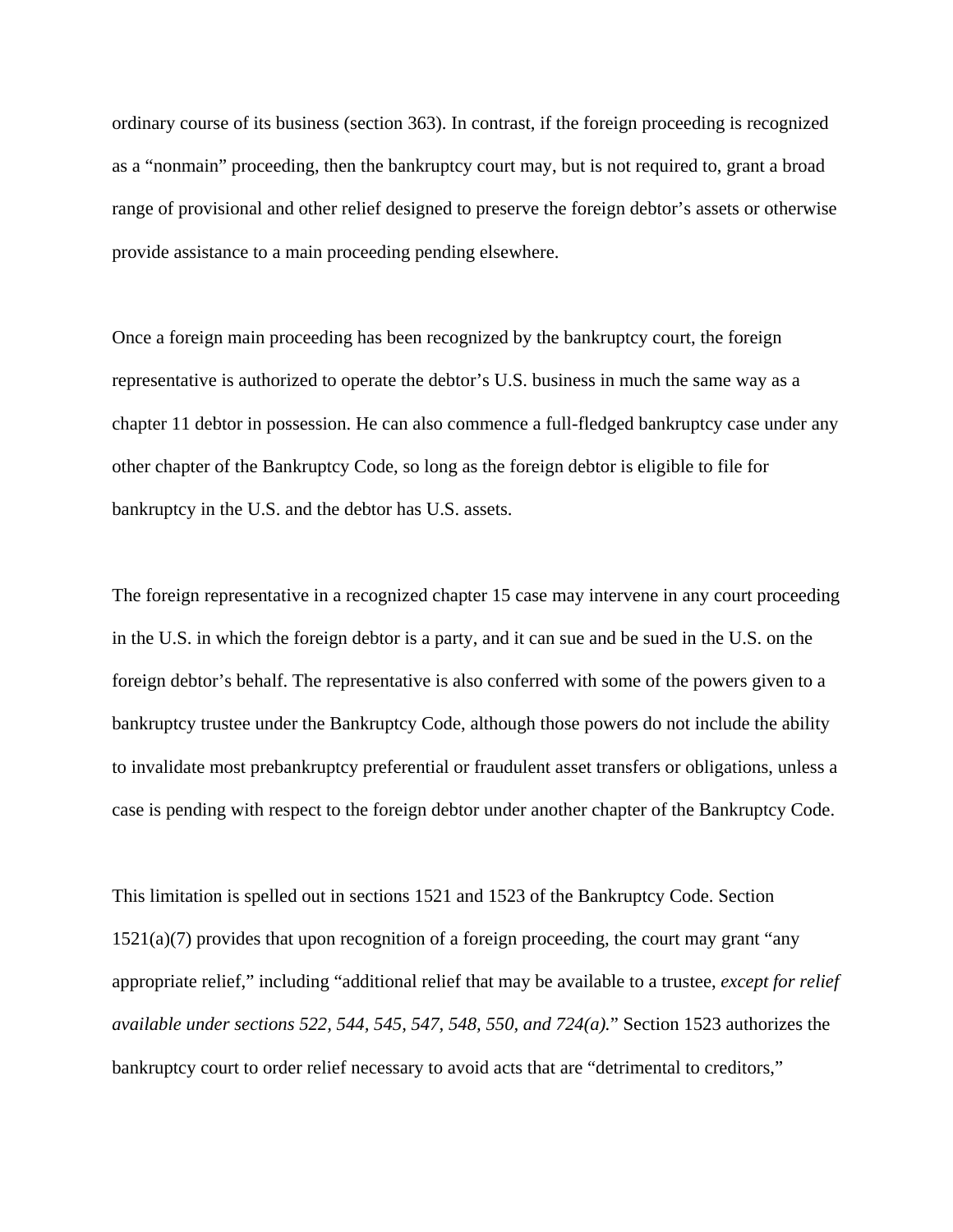providing that upon recognition of a foreign proceeding, a foreign representative has "standing in a case concerning the debtor pending *under another chapter of this title* to initiate actions under sections 522, 544, 545, 547, 548, 550, 553, and 724(a)." The referenced provisions of the Bankruptcy Code pertain generally to a bankruptcy trustee's powers to avoid prebankruptcy transfers that are either preferential or fraudulent.

The legislative history of sections 1521 and 1523 provides as follows:

[Section 1521] follows article 21 of the Model Law, with detailed changes to conform to United States law. The exceptions in subsection (a)(7) relate to avoiding powers. The foreign representative's status as to such powers is governed by section 1523 below.

\* \* \* \*

[Section 1523] follows article 23 of the Model Law, with wording to fit it within procedure under this title. It confers standing on a recognized foreign representative to assert an avoidance action but only in a pending case under another chapter of this title. The Model Law is not clear about whether it would grant standing in a recognized foreign proceeding if no full case were pending. This limitation reflects concerns raised by the United States delegation during the UNCITRAL debates that a simple grant of standing to bring avoidance actions neglects to address very difficult choice of law and forum issues. This limited grant of standing in section 1523 does not create or establish any legal right of avoidance nor does it create or imply any legal rules with respect to the choice of applicable law as to the avoidance of any transfer of obligation. The courts will determine the nature and extent of any such action and what national law may be applicable to such action.

H.R. Rep. 109-31(I), at 178–79 (2005) (footnotes omitted). In *Condor Insurance*, the courts

considered whether sections 1521 and 1523 preclude a foreign representative in a chapter 15

proceeding from seeking to avoid transfers *under non-U.S. law* without first commencing a

chapter 7 or 11 case with respect to the debtor.

# *Condor Insurance*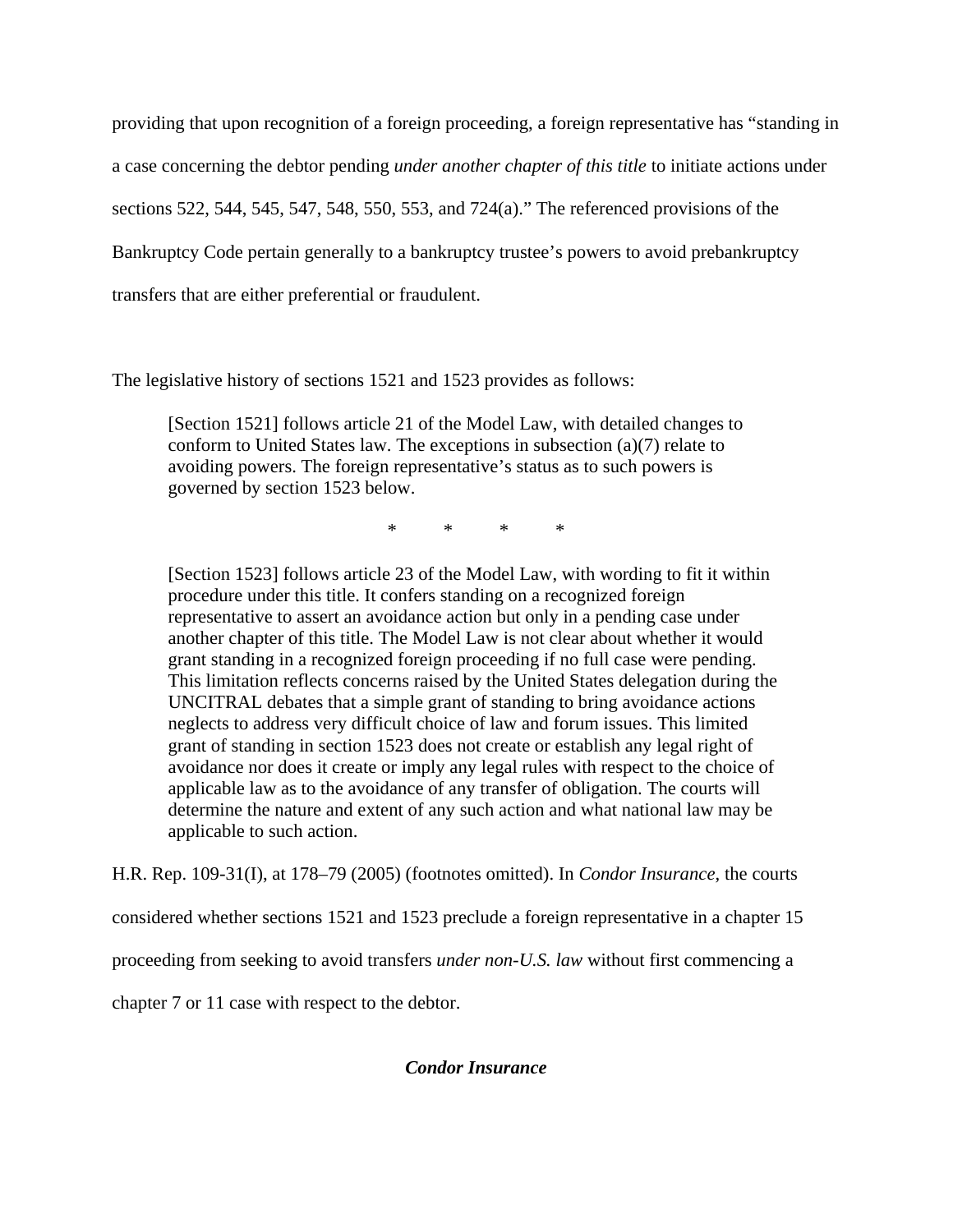Condor Insurance, Limited ("Condor"), is a corporation organized under the laws of the Federation of St. Kitts and Nevis that formerly operated an insurance and surety bond business. Condor became the subject of a winding-up petition under Nevis law in 2007. The company's court-appointed liquidators filed a petition the following year in the U.S. for recognition of the Nevis winding-up proceeding under chapter 15. After the Mississippi bankruptcy court entered an order recognizing the winding-up as a foreign main proceeding under chapter 15, the liquidators commenced an adversary proceeding in the bankruptcy court seeking to avoid transfers aggregating more than \$313 million to Condor affiliates and principals. The defendants moved to dismiss, claiming that the bankruptcy court lacked jurisdiction to grant the relief requested. The bankruptcy court agreed.

On appeal to the district court, the liquidators argued that the language of sections 1521 and 1523 clearly indicates that foreign representatives are prohibited from utilizing certain sections of the U.S. Bankruptcy Code to avoid transfers but are not precluded from relying on foreign law to do so. The district court concluded that "the plain language of the statutes does not specifically address the use of avoidance powers under foreign law." Even so, the court emphasized, "the choice of law that is to be applied to a lawsuit is determined by a court having jurisdiction over the case, and the parties are not permitted to choose whatever law they wish when filing a lawsuit."

According to the district court, section 1521 speaks to the "types of powers and relief" that are available to a foreign representative, and lawmakers arguably referred to specific provisions of the Bankruptcy Code merely "to specify the types of powers that foreign representatives do not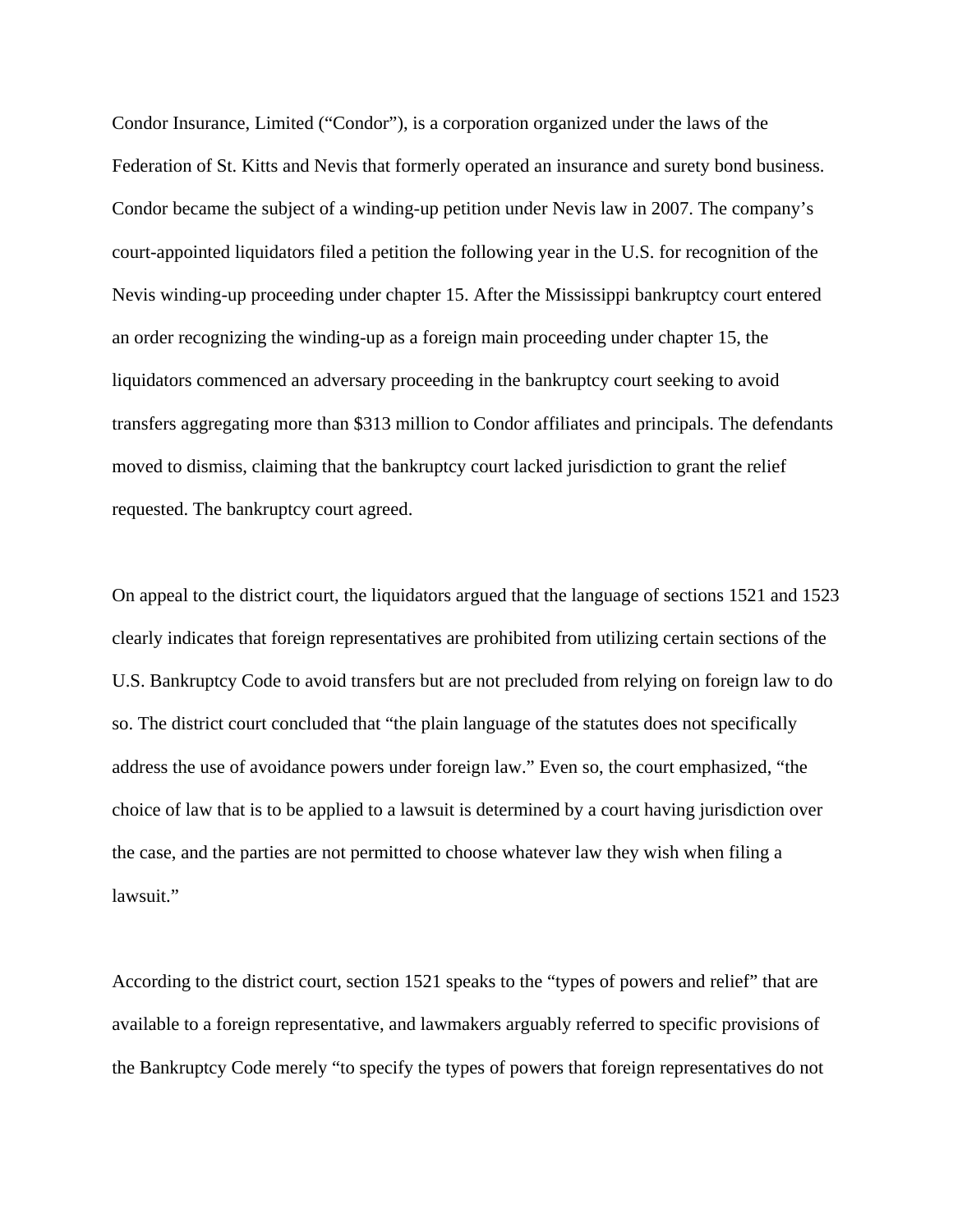have." Given its conclusion that the express language of the provisions is ambiguous, the district court examined their legislative history. On the basis of that inquiry, the court concluded that sections  $1521(a)(7)$  and  $1523$  "are intended to exclude all of the avoidance powers specified, under either United States or foreign law, unless a Chapter 7 or 11 bankruptcy proceeding is instituted." A contrary determination, the court explained, "would conflict with Congress' expressed desire that courts make the choice of law determination in a full bankruptcy proceeding." It accordingly affirmed the ruling below.

## **The Fifth Circuit's Ruling**

The Fifth Circuit reversed on appeal. Addressing the interpretation of chapter 15 as a matter of first impression in the federal circuit courts of appeal, the Fifth Circuit examined the language of sections 1521 and 1523 as well as the legislative provenance of chapter 15 as a progeny of the Model Law. The avoidance-power exceptions to "any appropriate relief" delineated in section 1521(a)(7), the court of appeals explained, do not exist in the Model Law, and "[w]hile it is plain that relief under the listed sections is excluded, the statute is silent regarding proceedings that apply foreign law, including any rights of avoidance such law may offer." In accordance with traditional rules of statutory construction, the Fifth Circuit wrote, exceptions beyond the U.S. avoidance powers expressly included in the provision "are not to be implied." According to the court, "If Congress wished to bar all avoidance actions whatever their source, it could have stated so; it did not."

Chapter 15's stated purpose—"to incorporate the Model Law . . . so as to provide effective mechanisms for dealing with cases of cross-border insolvency"—and its overall structure, the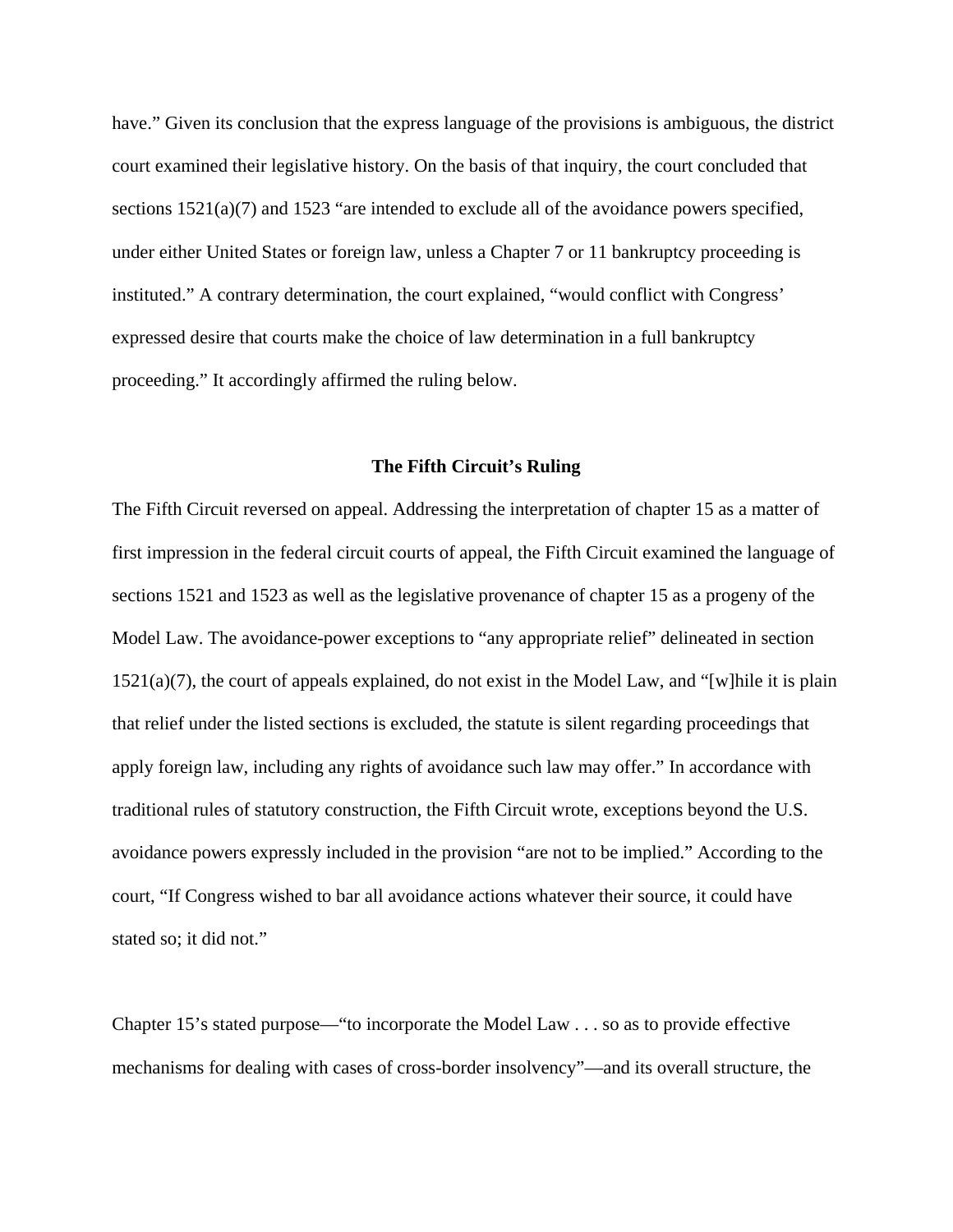Fifth Circuit observed, "strongly suggest" that section  $1521(a)(7)$  does not exclude avoidance actions under foreign law:

The structure of Chapter 15 provides authority to the district court to assist foreign representatives once a foreign proceeding has been recognized by the district court. Neither text nor structure suggests additional exceptions to available relief. Though the language does not explicitly address the use of foreign avoidance law, it suggests a broad reading of the powers granted to the district court in order to advance the goals of comity to foreign jurisdictions. And this silence is loud given the history of the statute including the efforts of the United States to create processes for transnational businesses in extremis.

The court of appeals rejected the argument that permitting the application of foreign avoidance

law in a chapter 15 case would allow foreign representatives to "section-shop" by commencing a

chapter 15 case when they seek to use foreign law or by filing a chapter 7 or 11 case when they

seek to use U.S. avoidance law. According to the Fifth Circuit, conflicts-of-law issues are

inherent in cross-border bankruptcy cases and were considered carefully by the drafters of the

Model Law and chapter 15:

UNCITRAL's Working Group on Insolvency Law examined three potential approaches to the question of which law a recognizing court should apply. The first approach would allow the recognizing court to apply its own law. This was favored by some countries concerned with the potential lack of familiarity with foreign law by recognizing courts. The second approach would apply the law of the main proceeding. This approach was favored by some as it "would lead to a more consistent, harmonized result, in view of divergences among national insolvency laws" and would help "avoid abetting debtors seeking to conceal assets behind another law that might provide a haven for those assets." A third approach was to permit the recognizing court to apply either the law of the main proceeding or its own law—a solution which might "provide flexibility needed to limit insulation of assets from insolvency proceedings." However this approach drew concern that it might raise the potential that a foreign representative "would be enabled to exercise more powers than those that would be available to the representative under the law of the appointing jurisdiction."

The final provision did not accept any of these three approaches in full. Rather, the Model Law permitted the recognizing court to grant any appropriate relief and granted standing to the foreign representatives to bring avoidance actions under the law of the recognizing state. This purposefully left open the question of which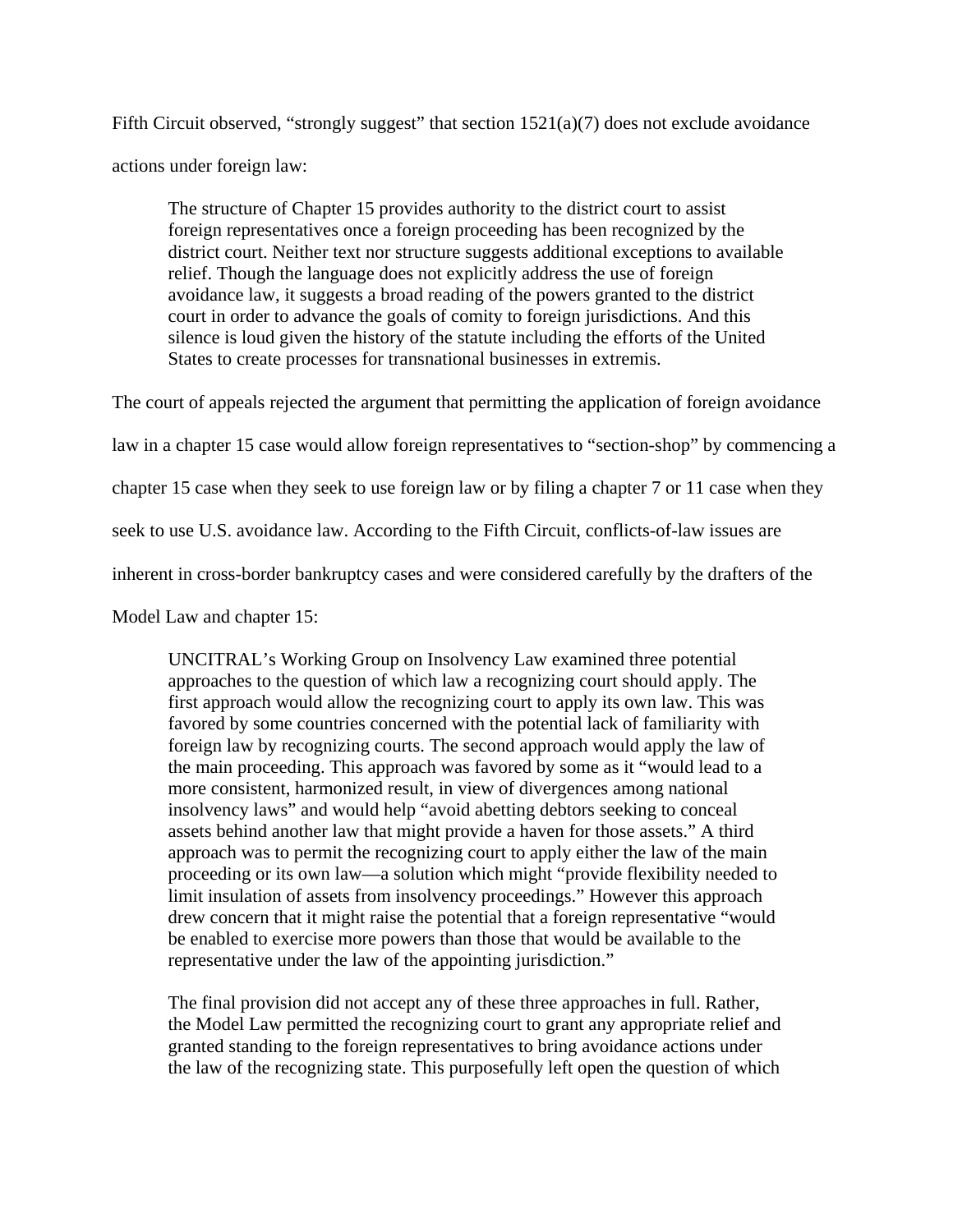law the court should apply—in deference to the choice of law concerns raised by the United States.

The drafters of Chapter 15, responsive to the concerns raised at the UNCITRAL debates, confined actions based on U.S. avoidance law to full Chapter 7 and 11 bankruptcy proceedings—where the court would also decide the law to be applied to the distribution of the estate. The application of foreign avoidance law in a Chapter 15 ancillary proceeding raises fewer choice of law concerns as the court is not required to create a separate bankruptcy estate. It accepts the helpful marriage of avoidance and distribution whether the proceeding is ancillary applying foreign law or a full proceeding applying domestic law—a marriage that avoids the more difficult depecage rules of conflict law presented by avoidance and distribution decisions governed by different sources of law.

It is no happenstance that this solution also addresses the concern that foreign representatives would bring an ancillary action simply to gain access to avoidance powers not provided by the law of the foreign proceeding. Access to foreign law offers no opportunity to gain the powers of avoidance provided by the U.S. Bankruptcy Code when there is no such power offered by the foreign state—at least not without filing a full bankruptcy case under the Code—and deference to comity does not invite forum shopping.

Its conclusion that Congress did not intend to preclude application of foreign avoidance law in chapter 15 cases, the Fifth Circuit emphasized, is supported by the practice in "ancillary proceedings" commenced under chapter 15's predecessor—section 304 of the Bankruptcy Code. For example, a New York bankruptcy court in 1987 in *In re Metzler* rejected earlier authority suggesting that bankruptcy courts had discretion to authorize the utilization of U.S.-law avoidance powers in a section 304 proceeding. However, the court ruled that only avoidance actions relying upon foreign law were permitted under section 304, in keeping with the limited role of U.S. courts in providing assistance to the administration of foreign bankruptcy proceedings. In *Condor Insurance*, the Fifth Circuit determined that, in enacting chapter 15, "Congress essentially made explicit *In re Metzler*'s articulation of the bar on access to avoidance powers created by the U.S. [Bankruptcy] Code by foreign representatives in ancillary proceedings."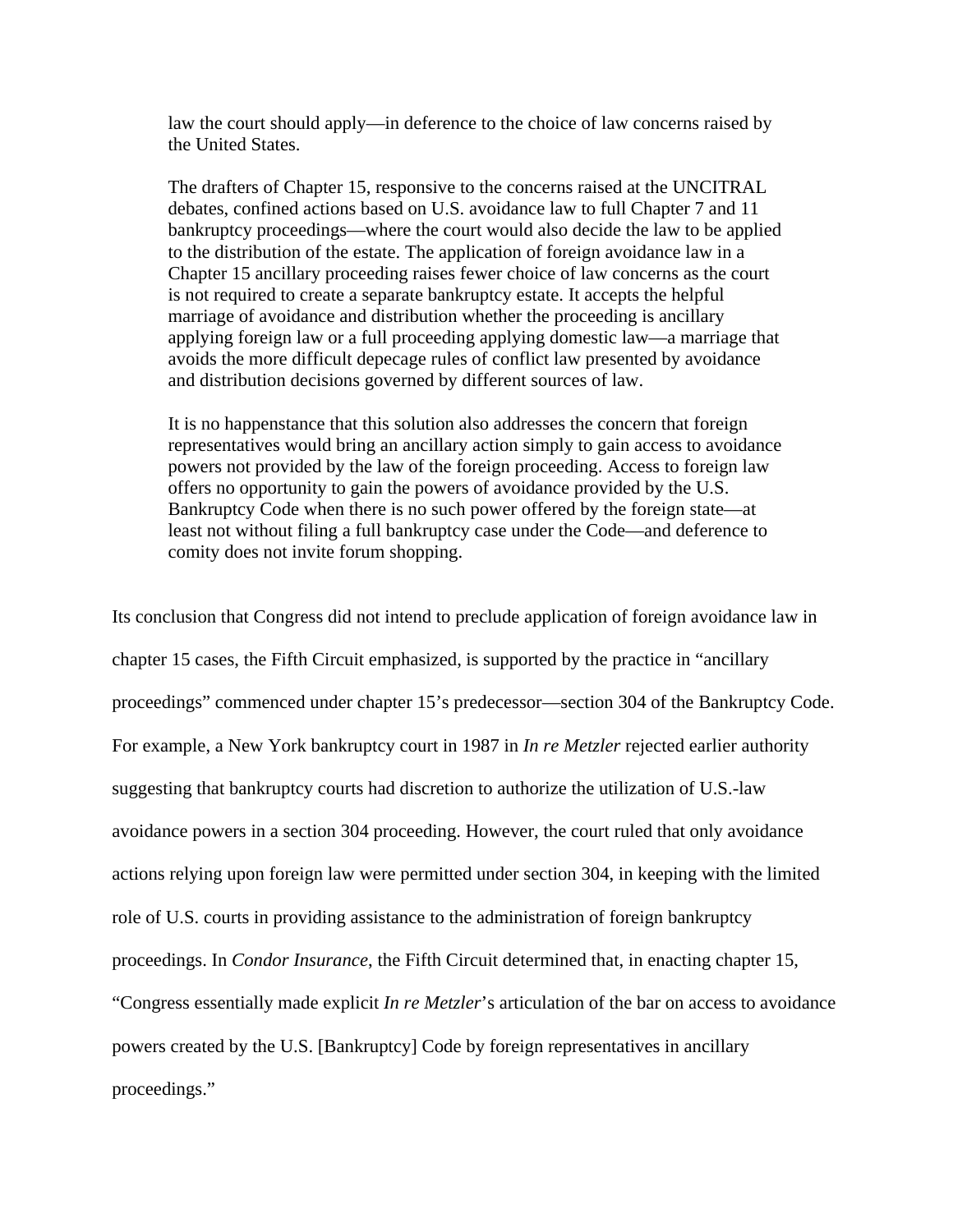Finally, the Fifth Circuit concluded that access to foreign avoidance laws in a chapter 15 case does not offend important policy considerations affecting domestic and global commerce:

[T]he application of foreign law under Chapter 15 of the Bankruptcy Code implicates none of the salient concerns driving reliance by United States Courts upon the law of foreign nations in defining domestic norms. Providing access to domestic federal courts to proceedings ancillary to foreign main proceedings springs from distinct impulses of providing protection to domestic business and its creditors as they develop foreign markets. Settled expectations of the rules that will govern their efforts on distant shores is an important ingredient to the risk calculations of lenders and corporate management. In short, Chapter 15 is a congressional implementation of efforts to achieve the cooperative relationships with other countries essential to this objective. The hubris attending growth of the country's share of international commerce rests on a nourishing of its exceptionalism not its diminishment.

## **Outlook**

*Condor Insurance* is indicative of the kinds of challenges faced by U.S. courts in fleshing out the details of a relatively new and untested legislative framework. The ruling may also illustrate that despite the many years devoted by lawmakers, restructuring professionals, and international law experts to the arduous task of devising a workable framework of rules applying to cross-border bankruptcy cases, questions linger regarding how the rules are supposed to work. As noted, *Condor Insurance* represents the debut of chapter 15 in the circuit courts of appeal. Other decisions at the circuit level are likely in the near future as disputed issues regarding application and interpretation of the chapter's provisions percolate upward through the appellate process.

*Condor Insurance* does not represent the first instance that a U.S. court has been asked to decide whether a foreign representative in a chapter 15 proceeding can seek to avoid transfers under non-U.S. law. In *In re Loy*, a Virginia bankruptcy court ruled in 2008 that a foreign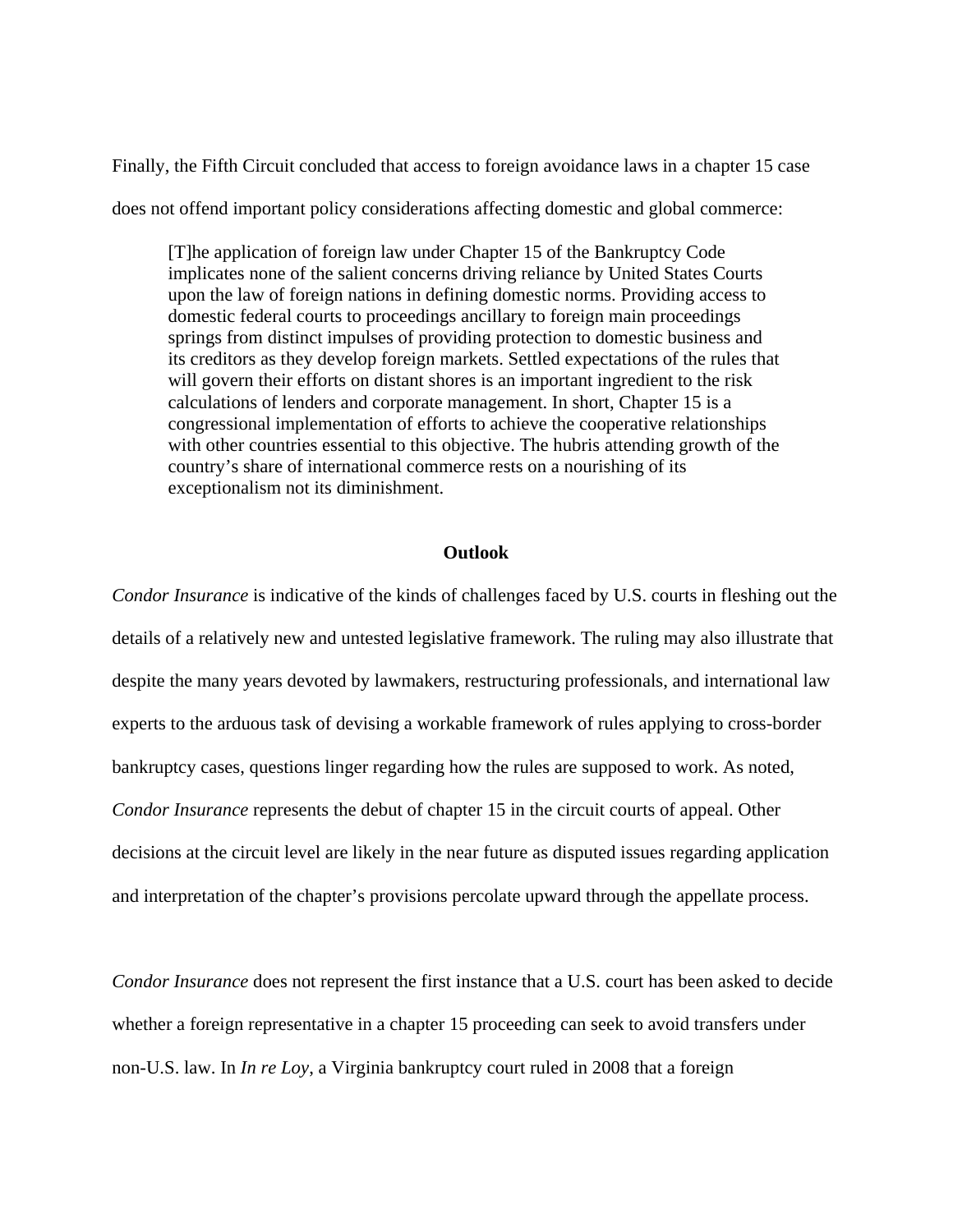representative could not sell the debtor's real property free and clear of a lien that was purportedly void or voidable under English law and section 549 of the Bankruptcy Code because the lien was recorded after the property became part of the debtor's bankruptcy estate. The court acknowledged that relief under the Bankruptcy Code's prebankruptcy transfer avoidance and recovery provisions can be granted only if the debtor is the subject of a case under another chapter of the Bankruptcy Code, while relief under section 549 regarding postbankruptcy transfers can be granted in a chapter 15 proceeding. Even so, the *Loy* court ruled that avoidance under section 549 (regardless of the underlying substantive law) cannot be granted in the context of a motion under section 363(f) to sell property free and clear because the Bankruptcy Code requires that such relief be sought in an adversary proceeding.

Finally, *Condor Insurance* is not alone among the recent significant developments in the evolving chapter 15 jurisprudence. Another breaking development was the subject of a ruling handed down in March 2010 by a Pennsylvania bankruptcy court. In *In re RHTC Liquidating Co.*, an involuntary chapter 7 petition was filed in the U.S. against a U.S.-incorporated company that, together with its Canadian parent corporation, was a debtor in a Canadian bankruptcy proceeding. The involuntary case was filed by U.S. creditors shortly after the Canadian proceeding had been recognized under chapter 15 by a U.S. bankruptcy court.

The bankruptcy court denied the foreign representative's motion to dismiss the chapter 7 case under section 305(a)(2) of the Bankruptcy Code, which provides that the court may dismiss or suspend all proceedings in a chapter 15 case if "the purposes of chapter 15 . . . would be best served by such dismissal or suspension." The court concluded that the representative failed to